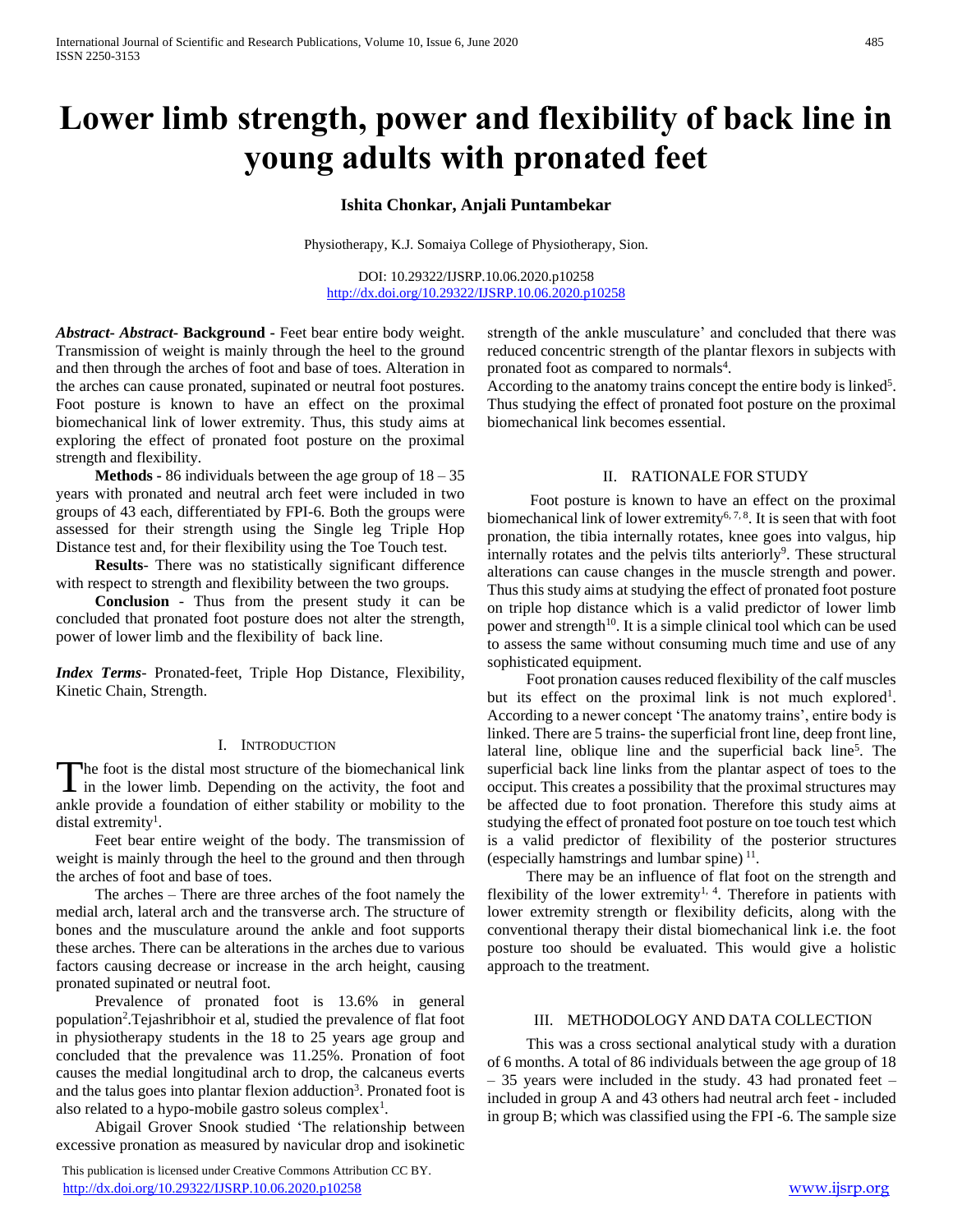was calculated based on a pilot study with 10 participants in each group, and power fixed at 80% and confidence interval at 95%. Inclusion criteria – (i) Healthy young adults in the 18 to 35 age group. (ii) Subjects giving written consent.

 Exclusion criteria – (i) Recent musculoskeletal injuries of lower limb and spine (within 1 year of participation in study). (ii)Neuromuscular impairment or congenital musculoskeletal anomalies. (iii) Athletic or regular physical exercise.

Both the groups were assessed for their strength using the Single leg Triple Hop Distance test and, for flexibility of backline using the Toe Touch test.

# IV. PROCEDURE

 Approval was obtained from the ethics committee prior to commencement of the study. The study was explained to all participants and Informed consent taken from all subjects. The demographic data was collected as per the Case Record sheet. The participants underwent the FPI-6 and were divided into two groups based on the scores i.e. if more than six then in Group A- the pronated foot group and if the score is between  $0$  to  $+5$  then in Group B- control group (neutral arch).

**PROJECT LAYOUT** 



# *A. Triple Hop Distance Test*

 **Test procedure:** Subject s tanding on single leg (without footwear) at the start point of the measuring tape stuck on the ground. They were asked to take three hops in succession and the distance at the end of three hops was recorded (corresponding to the great toe on the tape). Three attempts were allowed, and average of the three was taken as final score on both sides $10$ . *B*. *Toe touch Test*

 **Test procedure:** Subject standing on a 20cm long stool and bending down from the back without bending the knees. Measurement was taken by a measuring tape from the toes to the tip of the middle finger. The scores above the toe level were taken

 This publication is licensed under Creative Commons Attribution CC BY. <http://dx.doi.org/10.29322/IJSRP.10.06.2020.p10258> [www.ijsrp.org](http://ijsrp.org/)

as positive and that below the toe level were taken as negative. Average of two attempts was recorded<sup>11</sup>.

 The means of the triple hop test and the toe touch test respectively were compared between both the groups.



Figure 2: Triple Hop Distance Test



Figure 3: Toe Touch Test

# V. RESULTS AND ANALYSIS

 Data was entered using MS Excel 2010 and analyzed using Graph pad instat software version 3.1. The Kolmogorov and Smirnov test was used to test for normal distribution of the data. The unpaired t test and Mann Whitney U was used for normally and not normally distributed data respectively. P value of <0.05 was taken as statistically significant.

 There was no statistically significant difference between the two groups when compared for Triple Hop Distance and Toe touch.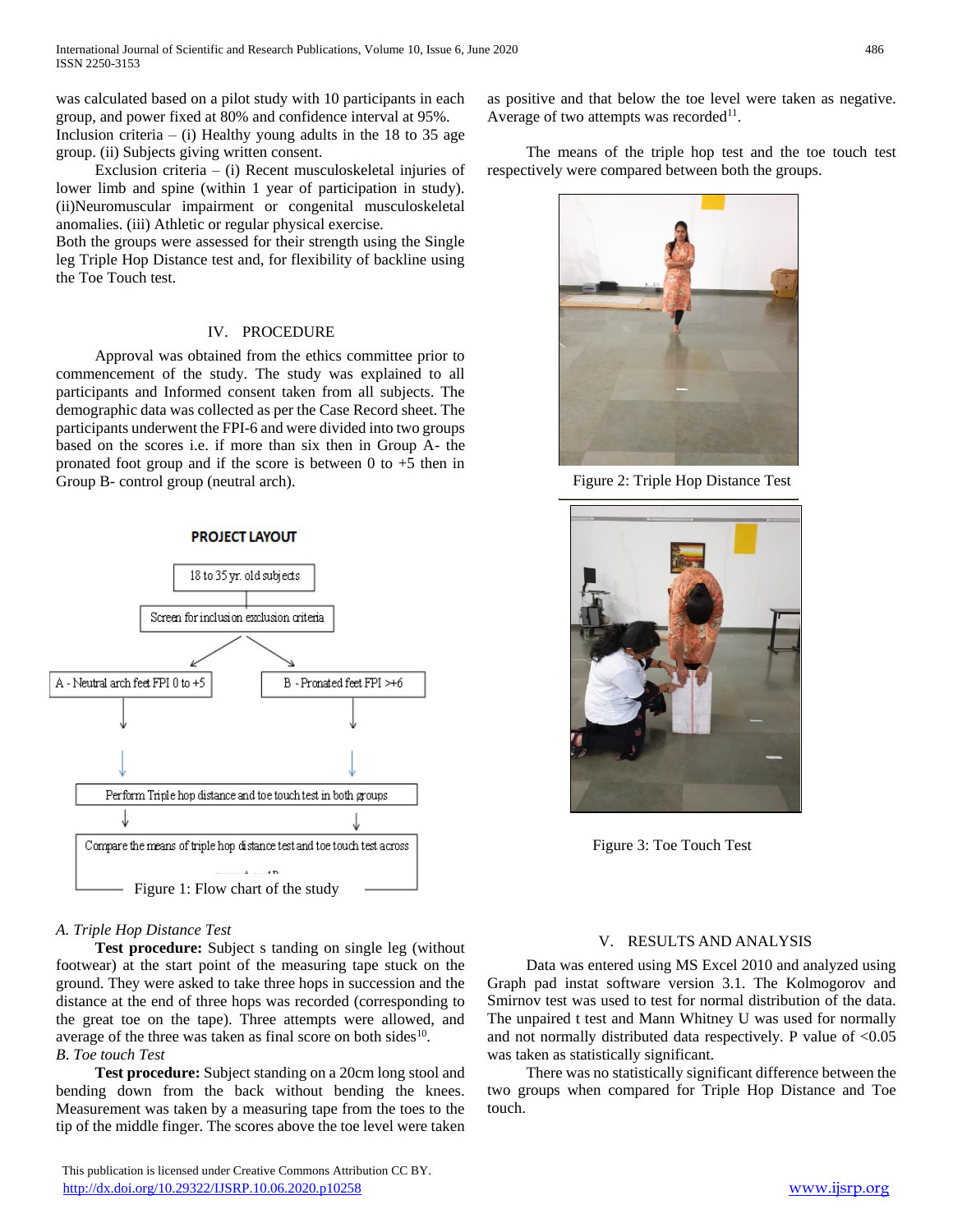Table 1: Comparison of means of THD (right side) between groups A and B

| Triple Hop Distance (right leg comparison) |   |                |      |        |      |           |             |            |
|--------------------------------------------|---|----------------|------|--------|------|-----------|-------------|------------|
| $N = 86$                                   | n | Min            | Ma   | Median | Mea  | <b>SD</b> | <b>Test</b> | P          |
|                                            |   |                | X    |        | n    |           |             | valu       |
|                                            |   |                |      |        |      |           |             | e          |
| <b>GROU</b>                                | 4 | 141.           | 582. | 289.00 | 286. | 77.       | Unp         | 0.83       |
| P A                                        | 3 | 0 <sup>0</sup> | 66   |        | 93   | 49        | aire        | 73         |
| (Pronat)                                   |   |                |      |        |      | 2         | d<br>t.     | <b>Not</b> |
| ed feet)                                   |   |                |      |        |      |           | test        | Sig        |
| <b>GROU</b>                                | 4 | 186.           | 438. | 291.66 | 289. | 48.       |             | nifi       |
| P <sub>B</sub>                             | 3 | 0 <sup>0</sup> | 00   |        | 81   | 87        |             | cant       |
| (Norma)                                    |   |                |      |        |      | 6         |             |            |
| l feet)                                    |   |                |      |        |      |           |             |            |

Table 2: Comparison of means of THD (left side) between groups A and B

| Triple Hop Distance (left leg comparison) |   |      |       |       |      |           |                   |            |
|-------------------------------------------|---|------|-------|-------|------|-----------|-------------------|------------|
| $N = 86$                                  | n | Min  | Max   | Medi  | Mea  | <b>SD</b> | <b>Test</b>       | P          |
|                                           |   |      |       | an    | n    |           |                   | valu       |
|                                           |   |      |       |       |      |           |                   | e          |
| <b>GROU</b>                               | 4 | 124. | 554.5 | 267.1 | 276. | 79.       | Unp               | 0.96       |
| P A                                       | 3 | 00   | 0     | 6     | 13   | 75        | aire              | 08         |
| (Pronat                                   |   |      |       |       |      | 8         | d<br>$\mathbf{f}$ | <b>Not</b> |
| ed feet)                                  |   |      |       |       |      |           | test              | Sig        |
| <b>GROU</b>                               | 4 | 164. | 456.0 | 272.6 | 275. | 63.       |                   | mifi       |
| P <sub>B</sub>                            | 3 | 33   | 0     | 6     | 37   | 29        |                   | cant       |
| (Norma                                    |   |      |       |       |      |           |                   |            |
| l feet)                                   |   |      |       |       |      |           |                   |            |

| $N = 86$       | n | Min    | Max            | Medi     | Me  | <b>SD</b> | Test              | P          |
|----------------|---|--------|----------------|----------|-----|-----------|-------------------|------------|
|                |   |        |                | an       | an  |           |                   | value      |
| <b>GROU</b>    | 4 |        | 24.5           | 7.50     | 4.6 | 11.6      | Unp               | 0.244      |
| P A            | 3 | 20.0   | 00             | $\theta$ | 10  | 85        | aire              | 2          |
| (Prona         |   | 00     |                |          |     |           | d<br>$\mathbf{f}$ | <b>Not</b> |
| ted            |   |        |                |          |     |           | test              | signifi    |
| Feet)          |   |        |                |          |     |           |                   | cant       |
| <b>GROU</b>    | 4 |        | 34.0           | 7.00     | 7.4 | 11.0      |                   |            |
| P <sub>B</sub> | 3 | 10.5   | 0 <sup>0</sup> | $\theta$ | 88  | 66        |                   |            |
| (Norm          |   | $00\,$ |                |          |     |           |                   |            |
| al             |   |        |                |          |     |           |                   |            |
| Feet)          |   |        |                |          |     |           |                   |            |

Table 3: Comparison of means of Toe touch test in Groups A and B

# VI. DISCUSSION AND CONCLUSION

 Due to foot pronation there are changes expected in the proximal biomechanical link. The tibia rotates internally, knee goes into valgus, hip goes into internal rotation and pelvis is anteriorly tilted<sup>9</sup>.

 Due to all these structural changes occurring as a result of foot pronation, an alteration in the functional aspects of strength and power could have occurred. The results however show that there is no alteration of strength and power assessed as per the THD test. These findings are consistent with that of the study conducted by Zhao X et al, wherein there was no

association of arch height with physical performance measures of force (tested by vertical jump height), agility and proprioception. The author attributed the occurrence of results pertaining to arch height and physical performance to the fact that, physical performance is an integrated result of multiple body systems and thus considering only arch height it is difficult to determine that it may play a pivotal role in physical performance<sup>12</sup>.

Mahdi Vaez , Rooh Allah Ranjbar and Atefeh Kazemi studied the impact of foot posture on vertical jump in middle school boys. They too concluded that there is no difference between the vertical jump height scores between different foot postures<sup>13</sup>.

Juan Francisco Are´valo-Mora, Maria Reina-Bueno, Pedro V. Munuera studied the influence of foot type on the Physical motor performance. The results achieved stated that there is no significant difference in the physical performance as a whole between different arch heights<sup>14</sup>.

Their findings were in accordance with that of Tudor et al. where they found that low-arched and normal-arched children were equally successful at accomplishing the motor tests, and they concluded that flatfoot was not a disadvantage in sports performance in children aged 11 to 15 years<sup>15</sup>.

However, Negrin argued that the structure and functionality of the normal foot gives it advantages in preventing injuries and trauma in children and adolescents<sup>16</sup>.

Flexibility - Foot pronation causes reduced flexibility of the calf muscles but its effect on the proximal link is not much explored. According to a newer concept 'The anatomy trains', the entire body is linked<sup>5</sup>. This creates a possibility that foot pronation may affect flexibility of the structures proximally. The results however show that there is no alteration of flexibility assessed as per the Toe touch test. Although the results were not statistically significant, the difference between the means of the two groups was 2.87cm (The means being 4.61cm in pronated feet group and 7.48cm in normals)

Fiona Hawke, Keith Rome and Angela Margaret Evans studied the relationship between foot posture, body mass, age and ankle, lower-limb and whole-body flexibility in healthy children of 7 – 15 years. They concluded that the pronated feet individuals had greater lower limb and whole body flexibility as compared to other group, but not greater ankle joint flexibility. However, older children exhibited less lower-limb and whole-body flexibility, but not ankle joint flexibility<sup>17</sup>. The author expresses the need to carry out the study in growing stages through adolescence and